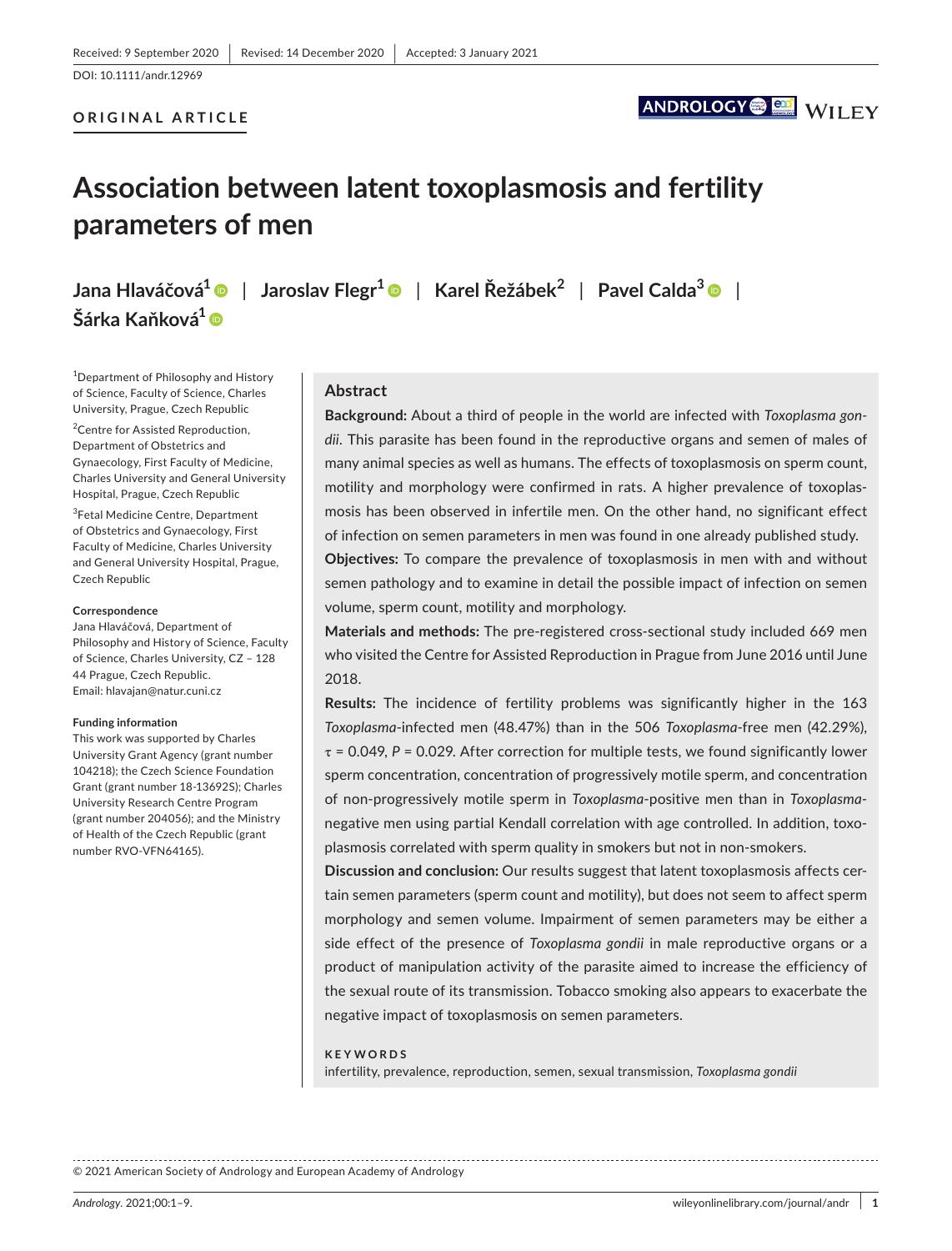## **1**  | **INTRODUCTION**

Infertility is defined as a couple's inability to achieve pregnancy with regular unprotected intercourse within one year.<sup>1</sup> Approximately one third of infertility cases in couples are attributed primarily to women, one third to men, and one third to female-male interaction.<sup>2</sup> In up to 50% of infertile men, the cause of infertility remains unknown.<sup>3</sup> Known factors affecting male fertility include age, hormonal imbalance, stress, alcohol consumption and tobacco smoking.<sup>4-6</sup> Other possible causes of lowered sperm quality are a decrease in seminal plasma fructose level, which is necessary for normal sperm motility, $^7$  and overproduction of reactive oxygen species, which may likewise negatively affect sperm quality.<sup>8</sup>

*Toxoplasma gondii* is an intracellular parasitic protozoan which infects approximately one third of world's population. It is estimated that seroprevalence rates of toxoplasmosis depend on the environmental conditions, hygienic standards and eating habits.<sup>9,10</sup> In the 1990s. seroprevalence in women of childbearing age ranged from 37% to 58% in Central European countries, Poland, Croatia, Slovenia, Australia and northern Africa. Lower seroprevalence has been reported in Southeast Asia, China and Korea, as well as in countries with cold climates, such as in the Scandinavian region (4%–39%). Seroprevalence was higher in West African (54%–77%) and several Latin American (51%–72%) countries.<sup>9</sup> The prevalence in the male population of the Czech Republic tested between 2000 and 2004 was 23%.<sup>11</sup> In that study, *Toxoplasma* infection was significantly associated with raw meat consumption, gardening, current life in a small village and the location of the childhood residence in a small village.

The definitive host of *Toxoplasma* is felines, while its intermediate hosts can be various warm-blooded animals, including humans. The acute phase of toxoplasmosis is accompanied by symptoms similar to viral or bacterial infection. During this phase, tachyzoites rapidly multiply in the cells of various body tissues, including blood. In immunocompetent individuals, this acute phase spontaneously evolves into a latent phase, during which bradyzoites, another form of the parasite, slowly proliferate within host cells in the form of tissue cysts.<sup>9</sup> Aside from that, oocysts form in the small intestine of the definitive host, usually cats, and are released with faeces into the environment.<sup>12</sup> Common sources of infection include food or water contaminated by cat faeces containing oocysts and consumption of tissue cysts in raw or undercooked meat of intermediate hosts.<sup>9</sup> There is currently no effective treatment for the latent form of toxoplasmosis. Only pregnant women are treated for acute infections, which causes an accelerated transition from the acute to the latent phase of the infection to prevent infection of the foetus. $^{13}$ 

*Toxoplasma* persists in hosts for the rest of their lives in the form of bradyzoites in tissue cysts, which can be located in the central nervous system, eyes, skeletal and cardiac muscles, but also lungs, liver or kidneys.<sup>9</sup> *Toxoplasma* has also been found in the reproductive organs and in the semen. For instance, *Toxoplasma* DNA has been found in the semen of male rabbits<sup>14</sup> and male goats,<sup>15</sup> while *Toxoplasma* cysts have been observed in the epididymis and semen of male rats<sup>16</sup> and in the testes of male mice.<sup>17</sup> Tachyzoites have

been found in the semen as well as testicular and epididymis samples of dogs with acute toxoplasmosis18 and *Toxoplasma* was found in the testes, seminal vesicles and semen samples of bovines<sup>19</sup> as well as in the epididymis and seminal vesicles of pigs.<sup>20</sup>

In rats, a negative impact of toxoplasmosis on sperm count, motility and morphology was observed up to 70 days after infection. Infected rats moreover had decreased fructose levels in the seminal vesicles and lower testosterone levels.<sup>21,22</sup> Lower sperm counts and higher rate of abnormalities in sperm morphology were also found in infected male mice four weeks after infection, but no changes in sperm motility or the weight of testes were observed.<sup>17</sup> No changes in sperm parameters in connection with *Toxoplasma* infection were found in sheep, but various histopathological changes were observed in the testes, prostate and seminal vesicles of infected rams. $^{23}$ 

*Toxoplasma* has also been found in the reproductive organs of men and several studies report that it affects male fertility. Haskell et al.24 found tachyzoites of *Toxoplasma gondii* in the testes of an HIV-positive man and Wong et al. $25$  found cysts with bradyzoites in the testes of an immunocompetent man. Moreover, it has been observed that there is a significantly higher prevalence of toxoplasmosis in infertile couples (34.83%) compared to fertile couples (12.11%) and a higher level of anti-sperm antibodies was observed in *Toxoplasma*-infected men than in men free of this parasite.<sup>26</sup> The presence of anti-sperm antibodies in the semen significantly reduces sperm motility and concentration.<sup>27</sup> Another study, conducted on Chinese men, also confirmed a higher prevalence of toxoplasmosis in infertile men, namely 36%, while its prevalence in fertile men was only 11%<sup>28</sup> Several studies made links between male genital damage and testicular toxoplasmosis,<sup>29</sup> testicular inflammation,<sup>24,30</sup> and hypogonadotropic hypogonadism caused by congenital toxoplasmosis.<sup>31</sup>

All in all, available evidence suggests that toxoplasmosis in men could be associated with infertility. On the other hand, a pilot study conducted in 60 men (15 *Toxoplasma*-positive) found no significant effect of *Toxoplasma* infection on sperm parameters, in particular semen volume and sperm count, motility and morphology. $32$ Nonetheless, further indirect evidence to the effect that toxoplasmosis has a negative impact on male fertility comes from a study where the authors found that 77 *Toxoplasma*-positive men had fewer children than 343 *Toxoplasma*-negative men.<sup>33</sup>

The aim of our research was to compare the prevalence of toxoplasmosis in men with and without semen pathology and to investigate the possible effect of *Toxoplasma* infection on semen volume and sperm count, motility and morphology.

## **2**  | **MATERIALS AND METHODS**

#### **2.1**  | **Study design and participants**

Data collection was conducted in the form of a prospective crosssectional study from June 2016 until June 2018 in collaboration with the Centre for Assisted Reproduction (CAR) at the Department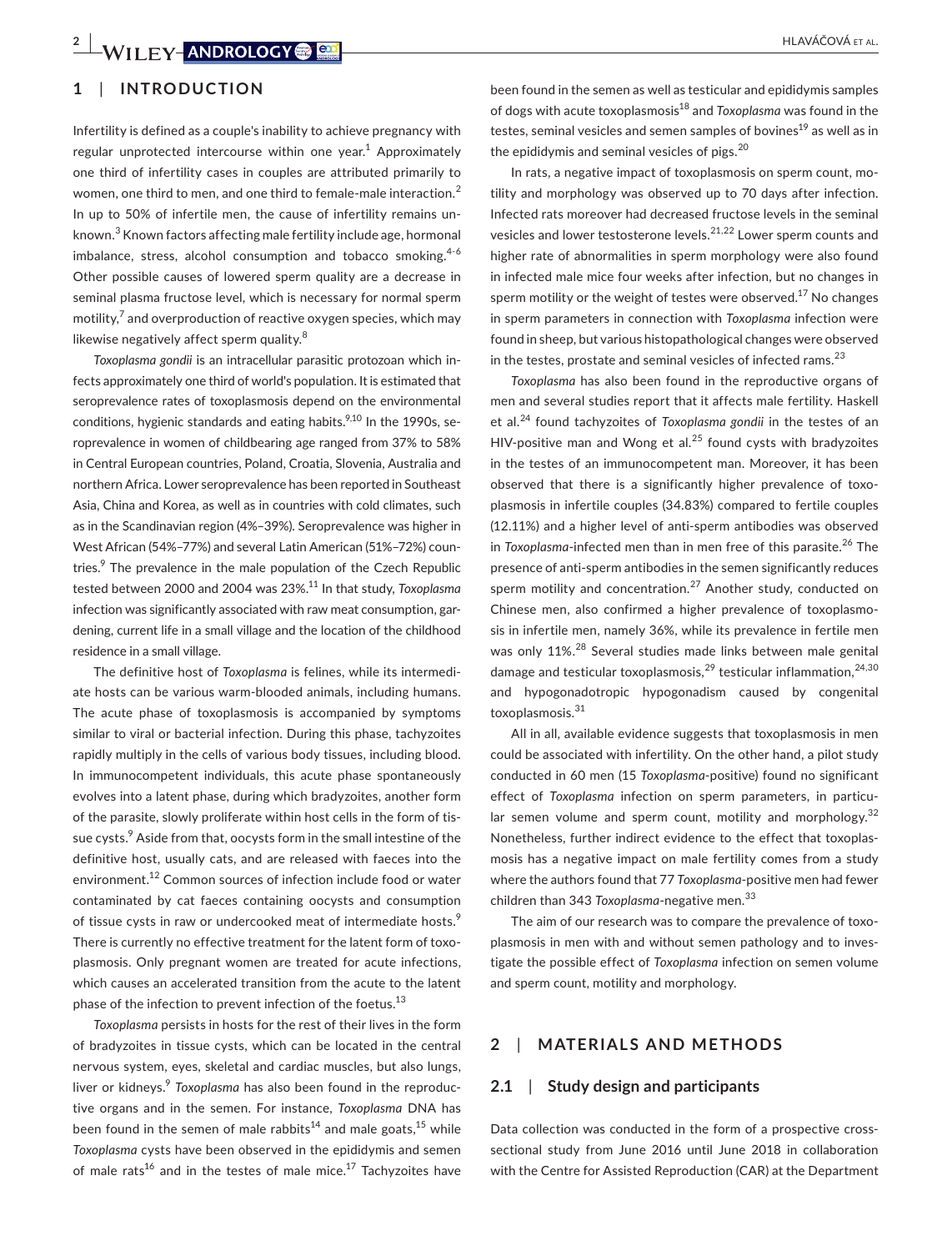HLAVÁČOVÁ et al. **<sup>|</sup> 3**

of Obstetrics and Gynaecology of the First Faculty of Medicine of Charles University and General University Hospital in Prague. This study initially involved 758 men who visited the CAR with their partner for fertility problems. Informed consent was obtained from all participants. Blood samples for serological testing for toxoplasmosis were taken during a routine examination. Semen samples were processed and examined at the CAR laboratory according to the WHO protocol.<sup>34</sup>

A total of 89 men were excluded from the study: One man had acute toxoplasmosis. Another 26 men had inconclusive test results for toxoplasmosis (in most cases, complement fixation test result was positive, while the ELISA was negative). In another 62 men, either blood tests or semen analysis were missing.

Participants completed a questionnaire that included the following question: "Do you smoke cigarettes? (a) I do not smoke; (b) occasionally; (c) 1–5 cigarettes a day; (d) 6–10 cigarettes a day; (e) more than 10 cigarettes a day". In the exploratory part of the study, 72 men who answered that they smoked occasionally and 44 men who did not answer the question were excluded. For statistical analysis, a group of non-smokers (who answered that they do not smoke) and a group of smokers (who selected answers 3–5) were created.

This research was approved by the Ethics Committee of General University Hospital in Prague (No. 384/16; 92/17) and by the Institutional Review Board of Faculty of Science, Charles University (No. 2015/29). The confirmatory part of the study, including stopping rules and hypotheses to be tested, was preregistered on the OSF, [https://osf.io/974wc.](https://osf.io/974wc) For the Differences between pre-registered and realized protocol, see the chapter 4.1. in the Discussion.

#### **2.2**  | **Serological testing for toxoplasmosis**

Testing for toxoplasmosis was performed in the National Reference Laboratory for Toxoplasmosis at the National Institute of Public Health in Prague by a complement fixation test and the ELISA (TestLine Clinical Diagnostics, Brno). Negative results of both tests indicated that a person is not infected with *Toxoplasma*, while positive results of both tests indicated the presence of anamnestic anti-*Toxoplasma* antibodies and therefore a high likelihood of latent toxoplasmosis. Subjects with discordant test results (one positive, one negative) were excluded from the study. In the case of high levels of IgG antibodies, IgM and IgA antibodies assays were also performed, because high levels of these antibodies indicate acute toxoplasmosis, meaning the person was probably infected recently.

#### **2.3**  | **Semen analysis**

Semen analysis is a basic examination for the assessment of male fertility. It includes an evaluation of semen volume, pH, sperm

concentration (sperm count in 1 mL), concentration of progressively motile sperm (number of progressively motile sperm in 1 mL), concentration of non-progressively motile sperm (number of non-progressively motile sperm in 1 mL), concentration of immotile sperm (number of immotile sperm in 1 mL), and the percentage of normally formed sperm. In the present study, we used the terminology related to semen quality and lower reference limits that was set by the WHO34: Less than 15 million spermatozoa per mL or under 39 million spermatozoa per ejaculate was called oligozoospermia (low sperm count). Sperm motility was graded as (a) progressive motility: sperm moving actively, either in a linear fashion or in a large circle, (b) nonprogressive motility: absence of progression, for instance by swimming in small circles or due to flagellar force hardly pushing the head, (c) immotility: no movement. Pathology characterized by less than 32% of progressive motility or less than 40% of total motility (both progressive and non-progressive) was called asthenozoospermia. In analysing sperm morphology, if less than 4% of the sperms had normal form, the pathology was named teratozoospermia. The three basic pathologies listed above, that is oligozoospermia, asthenozoospermia and teratozoospermia, can all combine depending on which of the parameters fall below WHO reference levels. A combination of all three disorders was called oligoasthenoteratozoospermia. Ejaculate may also contain either no sperm (azoospermia) or no live sperm (necrozoospermia). Absence of any pathologies with respect to semen and sperm quality was called normozoospermia. We calculated total sperm count by multiplying the semen volume and sperm concentration, while sperm quality was determined by the proportion of progressively motile sperm in all other kinds of sperm.

#### **2.4**  | **Statistical analysis**

The data were analysed in statistical program R, version 3.5.1.<sup>35</sup> Non-parametric tests were used for all analyses because many variables did not have a normal distribution and, moreover, nonparametric tests reduce the impact of outliers. The Wilcoxon test was used to compare age among groups of men. We detected a strong correlation between age and many focal variables. This is why, using the R package ppcor,  $36$  a partial Kendall correlation controlled for age was used to compare the prevalence of toxoplasmosis in different groups of men and to analyse the relationship between toxoplasmosis and semen parameters. A correction for multiple tests was done using the Benjamini-Hochberg procedure with false discovery rate pre-set to  $0.1$ . <sup>37</sup> This method takes into account the distribution of *P* values of all tests, so that even a *P* value higher than 0.05 before the correction can prove significant after the correction if the results of several or even many tests approach this threshold. The method moreover allowed us to define the fraction of falsepositive tests (eg 10%) we were prepared to tolerate. In accordance with pre-registration, we used one-sided tests because a negative association between toxoplasmosis and fertility was expected. All data are available in an online open-access repository Figshare<sup>63</sup> (<https://doi.org/10.6084/m9.figshare.12213749.v2>).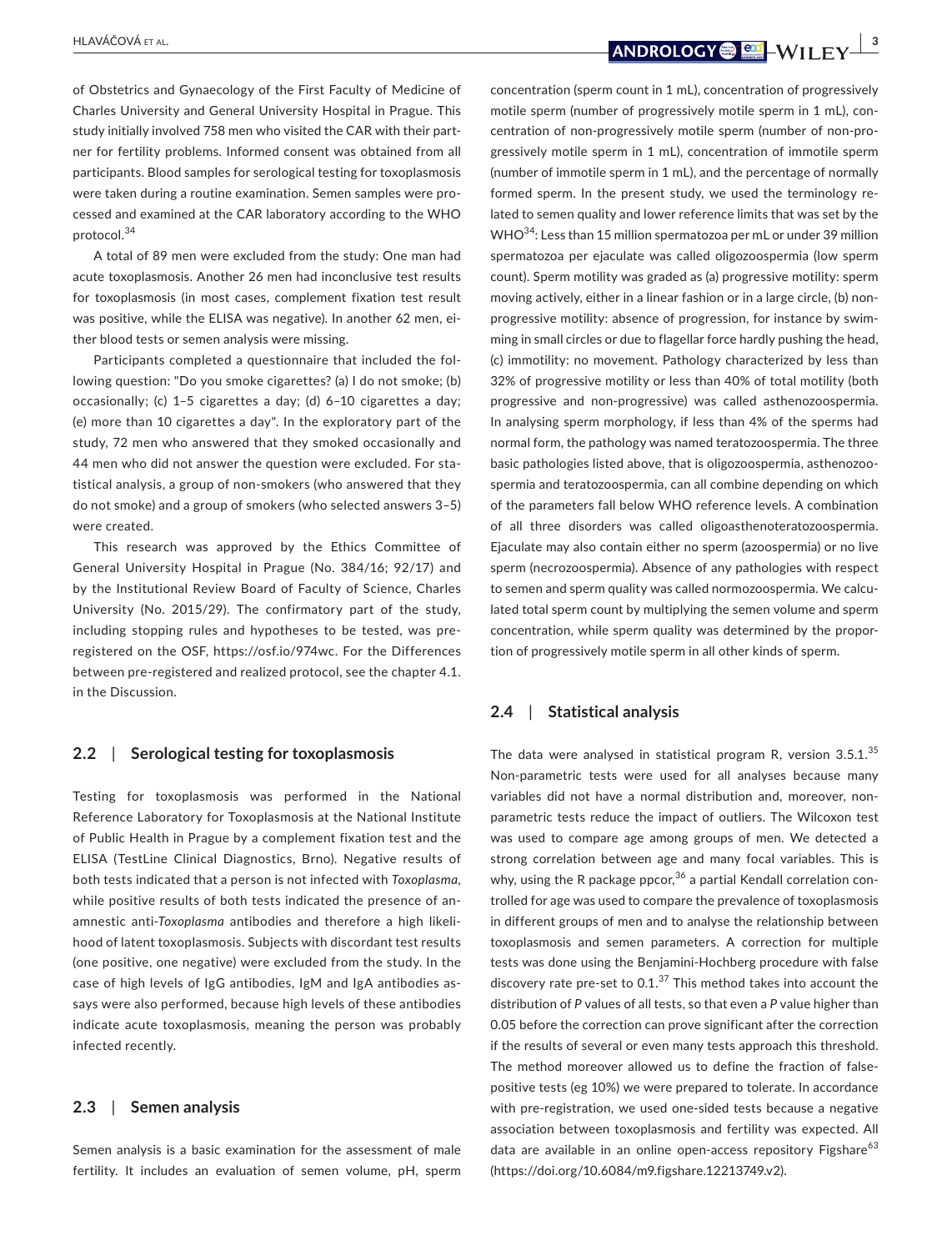#### **3**  | **RESULTS**

#### **3.1**  | **Confirmatory analyses**

The final sample included 669 men with an average age of 35.7 years (SD = 5.5) ranging from 21 to 58 years, of whom  $163$ were *Toxoplasma*-positive (24.36%). The mean age of infected men (36.3; SD = 5.5) did not significantly differ from the mean age of uninfected men (35.5;  $SD = 5.5$ ;  $P = 0.058$ ), but the difference was close to statistical significance. The mean age of men with pathology in semen (36.1;  $SD = 5.5$ ) was higher than the mean age of men with normozoospermia (35.4; SD = 5.5; *P* = 0.019).

The prevalence of toxoplasmosis was 26.96% in men with semen pathologies (n = 293) and 22.34% in men with normozoospermia (n = 376). A partial Kendall correlation controlled for age was used for all following analyses. Binary variables toxoplasmosis and pathology in semen significantly correlated ( $τ = 0.049$ ;  $P = 0.029$ ; one-sided test). Adverse results of semen analyses were found in 48.47% of infected men (n = 163) and 42.29% of non-infected men (n = 506). Table 1 shows men divided in groups according to the type of disorder, while Table 2 shows the proportion of men according to the results of semen examination. There was a significant difference between toxoplasmosis prevalence in men with normozoospermia and toxoplasmosis prevalence in men with particular disorders, namely oligozoospermia, asthenozoospermia and teratozoospermia (Table 1).

We found correlations between toxoplasmosis and total sperm count ( $\tau$  = -0.039; *P* = 0.068) and sperm quality ( $\tau$  = -0.042; *P* = 0.050); these two correlations turned significant after a correction for multiple tests with the Benjamini-Hochberg method with a false discovery rate pre-set to 0.1.

Follow-up analyses were performed to investigate the specific effects of latent toxoplasmosis on semen parameters. We analysed associations between toxoplasmosis and particular semen parameters, namely semen volume, sperm concentration, concentration of progressively motile sperm, concentration of non-progressively motile sperm, concentration of immotile sperm and percentage of sperm with normal form. Significant correlations between toxoplasmosis and sperm concentration, concentration of progressively motile sperm and concentration of non-progressively motile sperm were found (Figure 1, Table 3).

#### **3.2**  | **Exploratory analyses**

The final sample included 174 smokers and 379 non-smokers. The mean age of smokers (35.3; SD = 6.1) did not significantly differ from the mean age of non-smokers (36.1; SD = 5.5; *P* = 0.126). The percentage of smokers (32.8% vs. 30.36%) did not differ between 250 men with semen pathologies and 303 men with normozoospermia  $(y2 = 0.377; P = 0.539)$  using contingency tables and the Pearson chi-square test. No significant correlation between smoking and semen parameters was found by partial Kendall correlation with age controlled for.

**TABLE 1** Prevalence of toxoplasmosis (shown in parenthesis) in groups of men according to the type of disorder

| <b>Diagnosis</b>  | $\mathsf{r}$ | Toxoplasma-<br>positive | Partial<br>Kendall $\tau$ | P       |
|-------------------|--------------|-------------------------|---------------------------|---------|
| All               |              |                         |                           |         |
| Normozoospermia   | 376          | 84 (22.34%)             |                           |         |
| Oligozoospermia   | 210          | 60 (28.44%)             | 0.064                     | 0.010   |
| Asthenozoospermia | 104          | 31 (29.81%)             | 0.066                     | 0.015   |
| Teratozoospermia  | 226          | 64 (28.32%)             | 0.061                     | 0.013   |
| Smokers           |              |                         |                           |         |
| Normozoospermia   | 92           | 18 (19.57%)             |                           |         |
| Oligozoospermia   | 59           | 18 (30.51%)             | 0.124                     | 0.024   |
| Asthenozoospermia | 26           | 10 (38.46%)             | 0.184                     | 0.003   |
| Teratozoospermia  | 62           | 23 (37.10%)             | 0.191                     | < 0.001 |
| Non-smokers       |              |                         |                           |         |
| Normozoospermia   | 211          | 49 (23.22%)             |                           |         |
| Oligozoospermia   | 126          | 35 (27.78%)             | 0.043                     | 0.237   |
| Asthenozoospermia | 62           | 15 (24.19%)             | $-0.004$                  | 0.931   |
| Teratozoospermia  | 130          | 32 (24.62%)             | 0.005                     | 0.886   |

The table shows results for group of all men and also for two subgroups of smokers and non-smokers. Men who had more than one semen pathology appear in two or three groups at the same time. Associations between toxoplasmosis in men with normozoospermia and men with oligozoospermia, asthenozoospermia and teratozoospermia were analysed using partial Kendall correlation with age controlled for.

**TABLE 2** Prevalence of toxoplasmosis (shown in parenthesis) in groups of men according to the results of semen examination

|                              | $\mathsf{n}$ | Toxoplasma-<br>positive |
|------------------------------|--------------|-------------------------|
| Normozoospermia              | 376          | 84 (22.34%)             |
| Asthenozoospermia            | 15           | 3 (20.00%)              |
| Oligozoospermia              | 36           | 6(16.67%)               |
| Teratozoospermia             | 35           | 5(14.71%)               |
| Asthenoteratozoospermia      | 22           | 8 (36.36%)              |
| Oligoteratozoospermia        | 107          | 34 (31.48%)             |
| Oligoasthenozoospermia       | 5            | $3(60.00\%)$            |
| Oligoasthenoteratozoospermia | 62           | 17 (27.42%)             |
| Azoospermia                  | 10           | 3 (30.00%)              |
| Necrozoospermia              | 1            | $0(0.00\%)$             |

The prevalence of toxoplasmosis did not differ between smokers (25.29%) and non-smokers (24.01%; χ2 = 0.105; *P* = 0.746) using contingency tables and the Pearson chi-square test. A partial Kendall correlation controlled for age was used for all following analyses, separately in smokers and non-smokers. Binary variables toxoplasmosis and pathology in semen significantly correlated in smokers ( $\tau$  = 0.138;  $P$  = 0.007) and non-significantly correlated in non-smokers (τ = 0.013; *P* = 0.711). Adverse results of semen analyses were found in 59.09% of *Toxoplasma*-infected smokers (n = 44), 46.15% of *Toxoplasma*-infected non-smokers (n = 91), 43.08%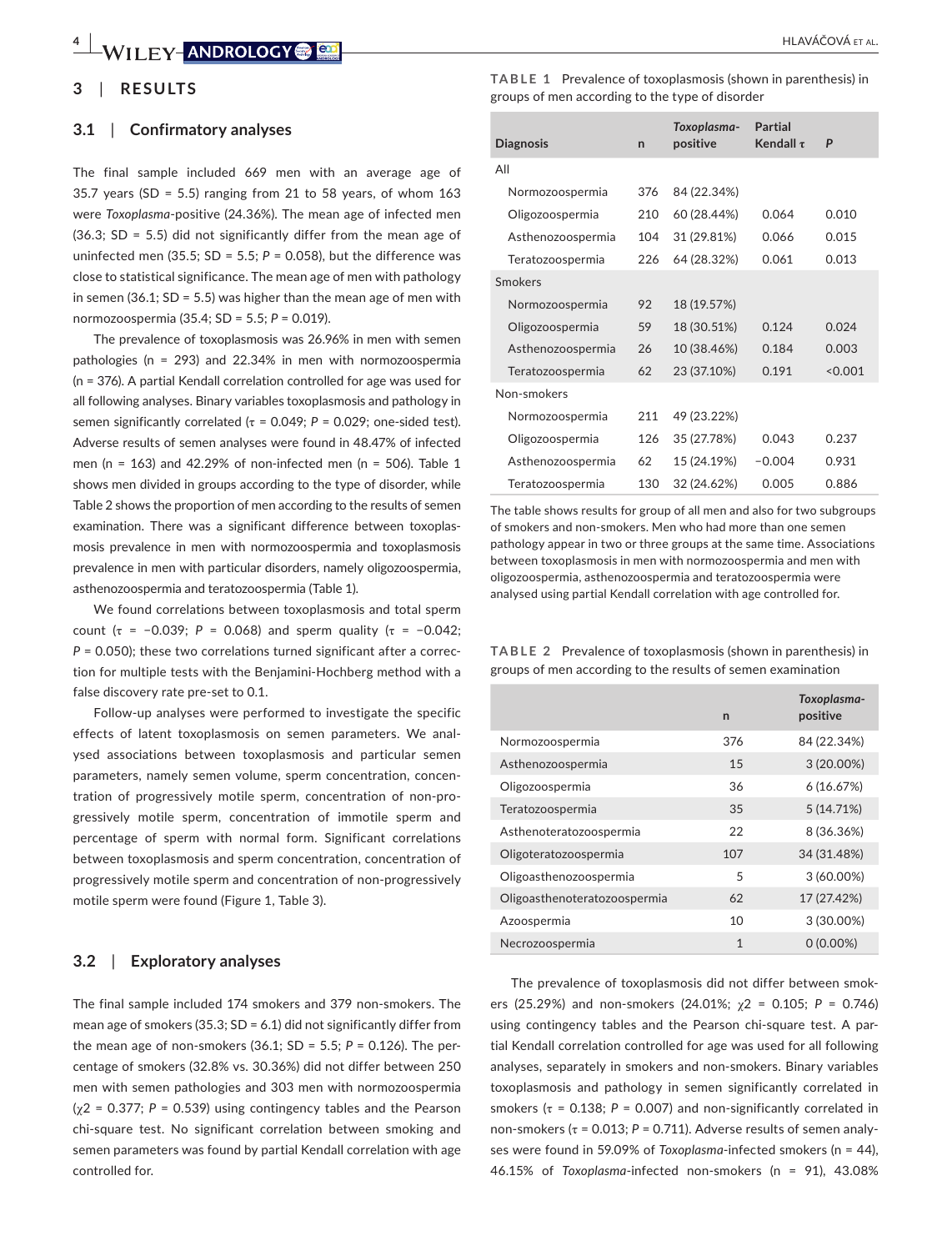

**FIGURE 1** Semen parameters in 506 *Toxoplasma*-negative and 163 *Toxoplasma*-positive men. This figure shows the mean and standard error of the mean of sperm concentration, concentration of progressively motile sperm and concentration of non-progressively motile sperm. Concentration denotes sperm count in 1 mL

of non-infected smokers (n = 130) and 43.75% of non-infected non-smokers (n = 288). There was a significant difference between toxoplasmosis prevalence in men with normozoospermia and toxoplasmosis prevalence in men with particular disorders, namely oligozoospermia (*P* = 0.024), asthenozoospermia (*P* = 0.003) and teratozoospermia (*P* < 0.001) in smokers, but not in non-smokers (for more details see Table 1).

We found a significant correlation between toxoplasmosis and sperm quality in smokers ( $\tau$  = -0.150;  $P$  = 0.003), but not in non-smokers ( $\tau$  = 0.014;  $P$  = 0.688). No significant correlations existed between toxoplasmosis and total sperm count in smokers (τ = 0.040; *P* = 0.436) and non-smokers (τ = −0.061; *P* = 0.078). Also, no significant correlations between toxoplasmosis and particular semen parameters were found after a correction for multiple tests with the Benjamini-Hochberg method (Table 3).

#### **4**  | **DISCUSSION**

In our study, the prevalence of toxoplasmosis was 24.36%. The observed number of *Toxoplasma*-positive men corresponds to the prevalence (23%) in Czech men tested between 2000 and 2004.<sup>11</sup> The present study found a higher prevalence of toxoplasmosis in men with semen pathology or pathologies than in men without such pathologies. A more detailed analysis of specific pathologies

revealed a higher prevalence of toxoplasmosis in men with low sperm count, low sperm motility and in men with a low percentage of normally formed sperm than in men without fertility problems. Our results are consistent with those of Qi et al. $^{28}$  In their study performed on 200 men, the authors found a higher prevalence of toxoplasmosis in infertile men.

In 2015, a study with a relatively small sample conducted on 60 men (15 *Toxoplasma*-positive) found no significant effect of *Toxoplasma* on semen volume, sperm count, motility or morphology, but this result may well be due to small sample size and the absence of control over confounding age variable. In the sample, 6 of the 15 *Toxoplasma*-positive men (40%) and 14 of the 45 *Toxoplasma*-negative men (31.11%) exhibited a modified spermiogram.<sup>32</sup> Based on the results of power analyses, the authors estimated that 994 subjects would be needed to demonstrate the effect of latent toxoplasmosis on semen parameters. On the other hand, we have shown that our sample size (669 men) is sufficient once subjects' age is controlled for.

As summarized in a recent review, $38$  infections of the reproductive tract contribute to important causes of impaired fertility in men. Higher levels of pro-inflammatory cytokines in the male reproductive tract during inflammation are highly detrimental to sperm production. Moreover, inflammation is associated with oxidative stress, which impairs sperm function. *Toxoplasma* has been found in the reproductive organs and semen of several species of animals.16-20 The authors of case reports also found tachyzoites and bradyzoites of *Toxoplasma gondii*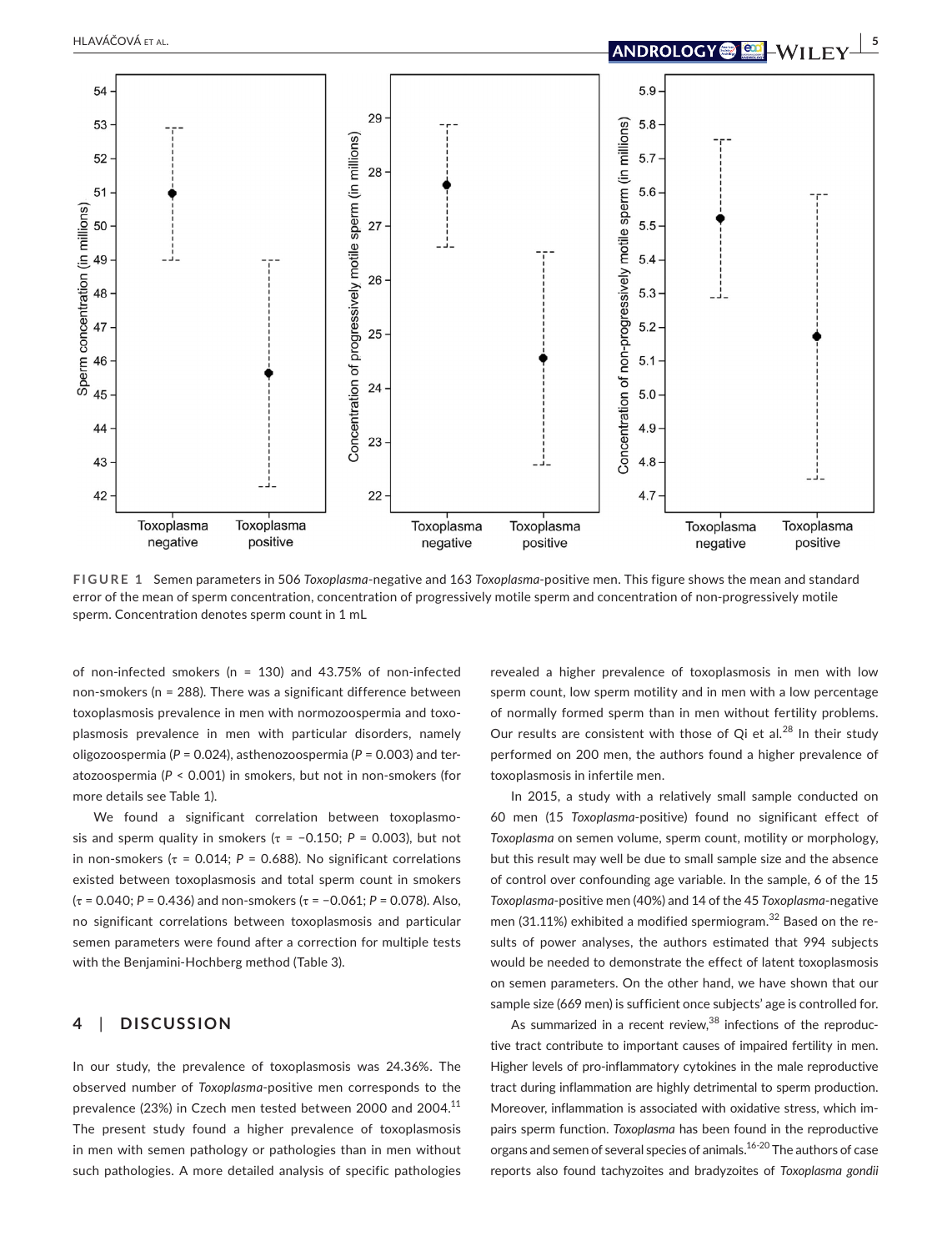**TABLE 3** Partial Kendall correlation between toxoplasmosis and semen parameters after age filtering in groups of all men and also in two subgroups of smokers and non-smokers

|                                                                   | Partial Kendall $\tau$ | P value       |
|-------------------------------------------------------------------|------------------------|---------------|
| All (n = $669$ )                                                  |                        |               |
| semen volume ~toxoplasmosis                                       | $-0.007$               | $0.395^{a}$   |
| sperm concentration ~toxoplasmosis                                | $-0.053$               | $0.020^{a,b}$ |
| concentration of progressively motile<br>sperm ~toxoplasmosis     | $-0.053$               | $0.020^{a,b}$ |
| concentration of non-progressively<br>motile sperm ~toxoplasmosis | $-0.044$               | $0.045^{a,b}$ |
| concentration of immotile sperm<br>~toxoplasmosis                 | $-0.038$               | 0.146         |
| percentage of sperms with normal<br>form ~toxoplasmosis           | $-0.029$               | $0.135^{a}$   |
| Smokers ( $n = 174$ )                                             |                        |               |
| semen volume ~toxoplasmosis                                       | 0.101                  | 0.049         |
| sperm concentration ~toxoplasmosis                                | $-0.081$               | 0.116         |
| concentration of progressively motile<br>sperm ~toxoplasmosis     | $-0.103$               | 0.043         |
| concentration of non-progressively<br>motile sperm ~toxoplasmosis | $-0.043$               | 0.397         |
| concentration of immotile sperm<br>~toxoplasmosis                 | $-0.036$               | 0.477         |
| percentage of sperms with normal<br>form ~toxoplasmosis           | $-0.086$               | 0.092         |
| Non-smokers (n = 379)                                             |                        |               |
| semen volume ~toxoplasmosis                                       | $-0.069$               | 0.047         |
| sperm concentration ~toxoplasmosis                                | $-0.056$               | 0.103         |
| concentration of progressively motile<br>sperm ~toxoplasmosis     | $-0.046$               | 0.183         |
| concentration of non-progressively<br>motile sperm ~toxoplasmosis | $-0.075$               | 0.030         |
| concentration of immotile sperm<br>~toxoplasmosis                 | $-0.046$               | 0.181         |
| percentage of sperms with normal<br>form ~toxoplasmosis           | $-0.026$               | 0.513         |

a One-sided *P* values.

<sup>b</sup>Results that remained significant after the correction for multiple tests.

in the testes of men. $24,25$  Infection with this parasite is accompanied by a Th1 immune response characterized by overproduction of pro-inflammatory cytokines. Cytokine-activated macrophages that produce reactive oxygen species play an important role in host defence against *Toxoplasma*. 39 Excessive production of reactive oxygen species can, however, adversely affect sperm quality, $^8$  and indeed, up to 80%  $\,$ of infertile patients have elevated levels of reactive oxygen species in their semen samples.<sup>40</sup> It should be stressed that the abovementioned changes in the reproductive tract are present during the acute phase of *Toxoplasma* infection. It is yet to be seen whether and how long they persist during the latent stage, but it has been observed in mice with latent toxoplasmosis that local inflammatory sites are present in brain,

another immune-privileged organ. $41$  It is assumed that toxoplasmosis is maintained in a latent form by continuous activity of the host immune system.42

Excessive production of reactive oxygen species reduces the levels of male sex hormones that regulate testicular function, coordinate testosterone synthesis, and maintain normal spermatogenesis, sperm health, and density.<sup>43</sup> In accordance, a case-control study has shown that the serum concentration of testosterone in 365 men with latent toxoplasmosis was significantly lower than in *Toxoplasma*negative men.<sup>44</sup> Similarly, Kaňková et al.<sup>45</sup> have shown that *Toxoplasma* infection causes a decrease in serum testosterone concentration in male mice two months after acute *Toxoplasma* infection. However, studies of testosterone levels in *Toxoplasma*-infected subjects appear to depend on the duration of infection and the type of measured testosterone. Contrary to previously, it has been reported that salivary testosterone concentration in *Toxoplasma*-positive men was significantly higher than in *Toxoplasma*-negative men.<sup>46</sup> Some authors observed indirect evidence of increased testosterone levels in 20 and 18 *Toxoplasma*-infected young men (undergraduate biology students) compared to 66 and 71 *Toxoplasma*-free controls, respectively.<sup>47,48</sup> Lim et al.<sup>49</sup> also found higher testicular testosterone levels in *Toxoplasma*-positive rats measured between six and eight weeks after infection in a laboratory. In summary, *Toxoplasma gondii* could affect male reproductive function through changes in testosterone levels, however, more studies are needed to describe the exact physiological pathway.

Reduced fertility in *Toxoplasma*-positive men may be related to the sexual transmission of *Toxoplasma gondii*. This transmission route has been confirmed in rats,<sup>16</sup> sheep,<sup>50</sup> goats,<sup>51</sup> dogs<sup>18</sup> and rabbits.<sup>52</sup> Hypotheses of the existence of *Toxoplasma* transmission during sexual intercourse<sup>53</sup> and oral sex<sup>54</sup> in humans have been proposed recently. So far, however, these two hypotheses are supported only by indirect evidence. A high prevalence of toxoplasmosis has been observed in men who have sex with men,<sup>55</sup> sex workers<sup>56</sup> and fathers of congenitally infected children.<sup>57</sup> In 2020, an analysis of toxoplasmosis in couples was performed, revealing that one of the risk factors for women, but not for men, is an infected sexual partner.<sup>58</sup> Impairment of male semen parameters may be either a side effect of *Toxoplasma* reproduction in the body of the host, especially its immune-privileged reproduction organs, or a result of parasite-specific manipulation activity aimed at increasing the probability of transmission from an intermediate to a definitive host.<sup>59</sup> Infected men's reduced ability to conceive a child might thus lead to a higher frequency of sexual intercourse, and therefore also to an increased rate of sexual transmission of the parasite. It is, however, unclear whether such manipulative activity is at work only in modern human society or also in *Toxoplasma's* natural intermediate hosts, rodents. On the other hand, the higher observed attractiveness<sup>16</sup> and phenotypic changes in male rats analogical to those observed in infected men, namely higher visual dominance<sup>48</sup> and stature of infected male students taller by 3 cm than that of controls, $47$  could indeed effectively increase the number of sexual partners, frequency of sex, and therefore also the effectiveness of sexual transmission of *Toxoplasma* in any species.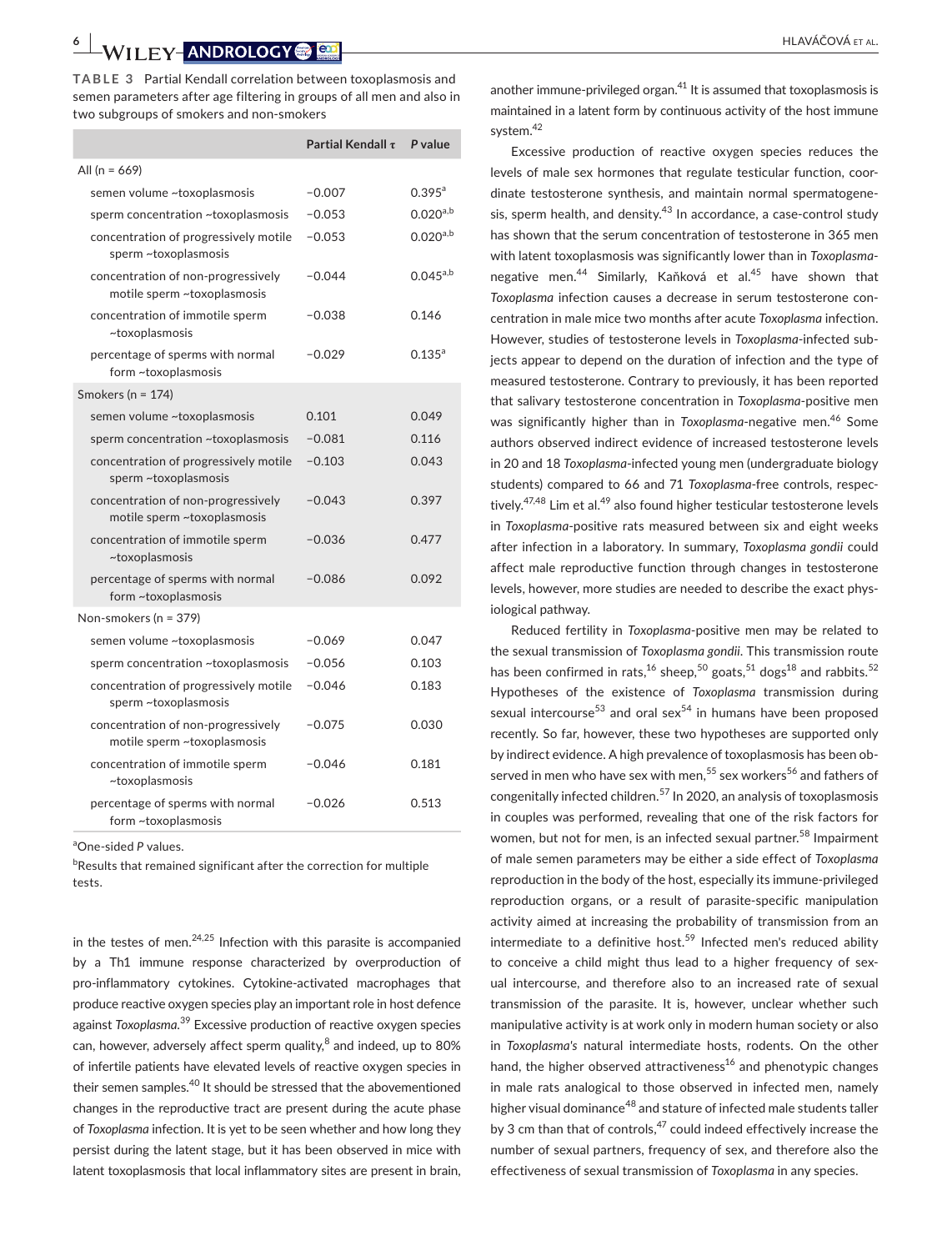In our study, the effect of toxoplasmosis on semen parameters was more significant than the effect of smoking. No significant association was found between tobacco smoking and individual semen parameters. These results are in contrast to studies where tobacco smoking was found to have a negative effect on sperm quality.<sup>60,61</sup> However, these two studies on tobacco smoking have been performed on large numbers of men (2542 and 2105). In our study, a higher prevalence of toxoplasmosis was found in men with sperm pathology compared to the prevalence in men without pathology, but only in smokers. Similarly, only in smokers, there was a higher prevalence in groups of men with individual types of disorders compared to the prevalence in men without pathology in sperm. Most men with sperm pathology were among smokers with toxoplasmosis and the least among smokers without toxoplasmosis. Toxoplasmosis correlated with sperm quality only in smokers, not in non-smokers. Probably due to the relatively small sample, no correlation was observed between toxoplasmosis and individual semen parameters in smokers and non-smokers. The results of this study suggest that the combined effects of toxoplasmosis and tobacco smoking could exacerbate the negative impact on sperm parameters.

## **4.1**  | **Differences between pre-registered and realized protocol**

Initially, we wanted to average the semen parameters where a patient had multiple examinations. In the end, however, based on the analysis of 355 men who underwent more than one semen examination during their treatment, we decided to use only the results from the first semen collection during the first visit to the Centre for Assisted Reproduction. This was because examination of the data revealed statistically significant differences in sperm concentration (*P* < 0.001), concentration of progressively motile sperm (*P* = 0.002) and concentration of immotile sperm (*P* < 0.001) when comparing semen parameters from the first examination with averaged semen parameters using a paired Wilcoxon test. It suggests that the results of subsequent examinations may have been affected by medical intervention (medication and vitamins), which men with unfavourable sperm test results had undergone.

#### **4.2**  | **Limitations and strengths of the study**

The effect of latent toxoplasmosis on specific fertility parameters in males has so far been studied in detail only in non-human animals. Leaving aside a pilot study conducted on a small sample of men, this study is one of the first to demonstrate a negative effect of latent toxoplasmosis on sperm count and motility in men. But even here, association does not necessarily imply causality. Subfertility is not very likely to increase the risk of infection, but it is possible that some further factors, such as immune deficiency or lifestyle, could increase both the risk of infection and the risk of subfertility.

## **5**  | **CONCLUSIONS**

Results of our pre-registered prospective study indicate that latent toxoplasmosis selectively affects some fertility parameters, namely sperm count and motility, but not sperm morphology and semen volume. The effects were stronger for the subpopulation of smokers. Generally speaking, the underlying causes of infertility are difficult to determine because many genetic and environmental factors and their interactions could be co-responsible. Some of these factors could also independently affect the risk of *Toxoplasma* infection. This makes it difficult, if not impossible, to unravel the complex mechanism of infertility using observational studies performed on humans. On the other hand, latent toxoplasmosis affects about one third of the world's population. Therefore, its effects on human reproduction, although sometimes small on the level of individuals, could be important on the level of the large populations.<sup>62</sup> The results of our observational study suggest that more attention should be paid to the study of the effects of latent toxoplasmosis on male reproductive functions in the future.

#### **ACKNOWLEDGEMENTS**

We would like to thank Anna Pilátová, Ph.D., and Lincoln Truesdale Cline for final revisions of our text.

#### **CONFLICT OF INTEREST**

All authors have nothing to declare.

#### **AUTHORS' CONTRIBUTIONS**

ŠK provided oversight of the study. JH coordinated the study and processed blood samples. KŘ, PC supervised the patient recruitment and the data collection in CAR. JH, JF and ŠK analysed the data and wrote the first manuscript draft. All authors critically revised and approved the final manuscript.

#### **ORCID**

*Jana Hlaváčov[á](https://orcid.org/0000-0002-2011-895X)* <https://orcid.org/0000-0002-2011-895X> *Jaroslav Flegr* <https://orcid.org/0000-0002-0822-0126> *Pavel Calda* <https://orcid.org/0000-0002-2903-5026> *Šárka Kaňkov[á](https://orcid.org/0000-0002-3087-7538)* <https://orcid.org/0000-0002-3087-7538>

#### **REFERENCES**

- 1. Devroey P, Fauser BCJM, Diedrich K. Approaches to improve the diagnosis and management of infertility. *Hum Reprod Update*. 2009;15:391-408.
- 2. Peterson BD, Gold L, Feingold T. The experience and influence of infertility: considerations for couple counselors. *Fam J*. 2007;15:251-257.
- 3. Krausz C. Male infertility: pathogenesis and clinical diagnosis. *Best Pract Res Clin Endocrinol Metab*. 2011;25:271-285.
- 4. Baird DT, Collins J, Egozcue J, et al. Fertility and ageing. *Hum Reprod Update*. 2005;11:261-276.
- 5. Phillips KP, Tanphaichitr N. Human Exposure to Endocrine Disrupters and Semen Quality. *J Toxicol Environ Health Part B*. 2008;11:188-220.
- 6. Sabarre K-A, Khan Z, Whitten AN, Remes O, Phillips KP. A qualitative study of Ottawa university students' awareness, knowledge and perceptions of infertility, infertility risk factors and assisted reproductive technologies (ART). *Reprod Health*. 2013;10:41.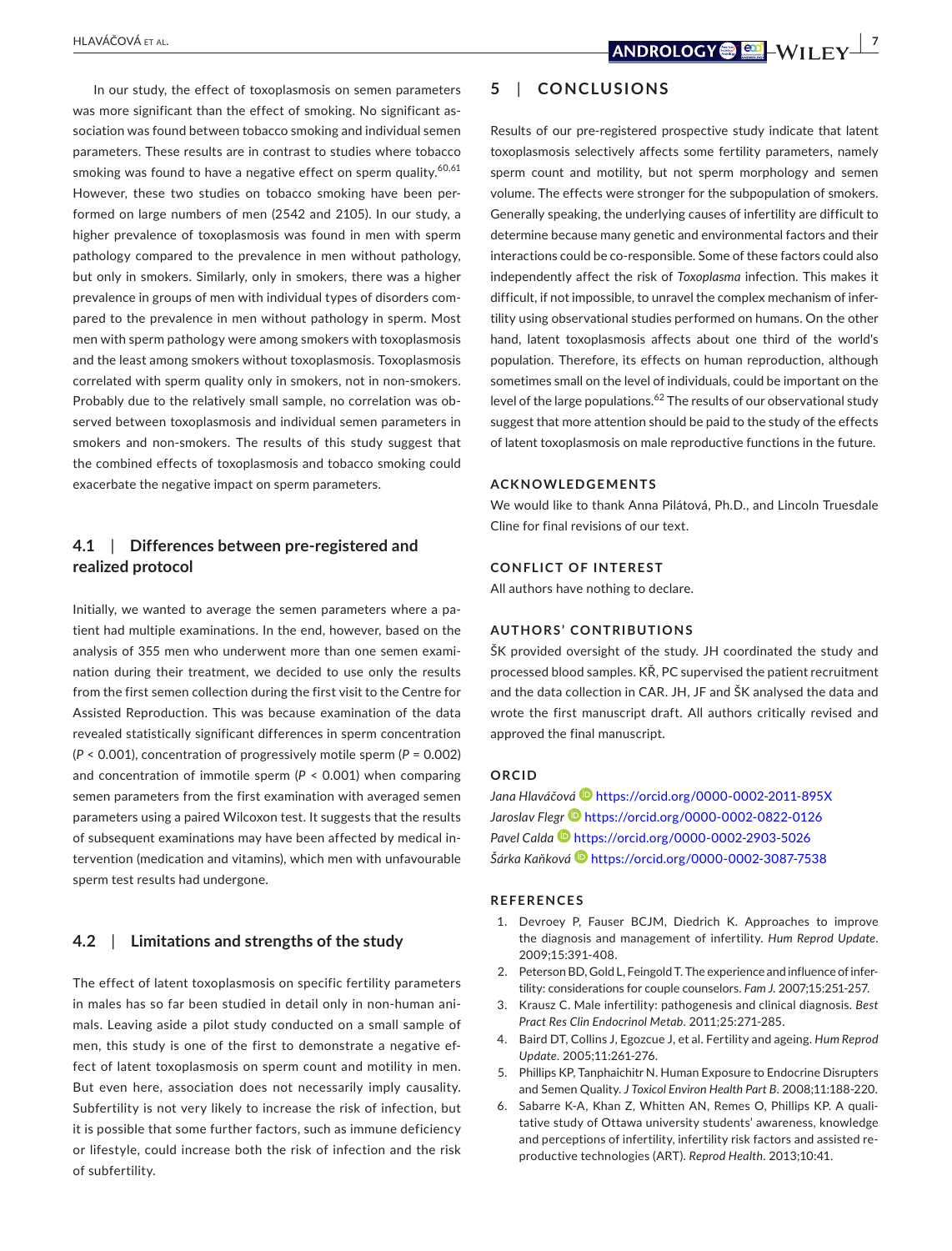# **BENEL EXECUTIVE CON CONTRACT ALLEGAL CONTRACT ALLEGAL CONTRACT ALLEGAL CONTRACT ALLEGAL CONTRACT ALLEGAL CONTRACT ALL**

- 7. Lewis-Jones DI, Aird IA, Biljan MM, Kingsland CR. Andrology: Effects of sperm activity on zinc and fructose concentrations in seminal plasma. *Hum Reprod*. 1996;11:2465-2467.
- 8. Sanocka D, Kurpisz M. Reactive oxygen species and sperm cells. *Reprod Biol Endocrinol*. 2004;2:12.
- 9. Tenter AM, Heckeroth AR, Weiss LM. *Toxoplasma gondii:* from animals to humans. *Int J Parasitol*. 2000;30:1217-1258.
- 10. Flegr J, Dama M. Does the prevalence of latent toxoplasmosis and frequency of Rhesus-negative subjects correlate with the nationwide rate of traffic accidents? *Folia Parasitol*. 2014;61:485-494.
- 11. Kolbekova P, Kourbatova E, Novotna M, Kodym P, Flegr J. New and old risk-factors for *Toxoplasma gondii* infection: prospective cross-sectional study among military personnel in the Czech Republic. *Clin Microbiol Infect*. 2007;13:1012-1017.
- 12. Dubey JP, Lindsay DS, Speer CA. Structures of *Toxoplasma gondii* tachyzoites, bradyzoites, and sporozoites and biology and development of tissue cysts. *Clin Microbiol Rev*. 1998;11:267-299.
- 13. Dunay IR, Gajurel K, Dhakal R, Liesenfeld O, Montoya JG. Treatment of toxoplasmosis: historical perspective, animal models, and current clinical practice. *Clin Microbiol Rev*. 2018;31:4.
- 14. Liu SG, Zhang HZ, Li X, Zhang Z, Hu B. Dynamic observation of polypide in semen and blood of rabbits infected with *Toxoplasma* tachyzoites. *Chin Med J*. 2006;119:701-704.
- 15. Santana LF, da Costa AJ, Pieroni J, et al. Detection of *Toxoplasma gondii* in the reproductive system of male goats. *Rev Bras Parasitol Veterinária*. 2010;19:179-182.
- 16. Dass SAH, Vasudevan A, Dutta D, Soh LJT, Sapolsky RM, Vyas A. Protozoan parasite *Toxoplasma gondii* manipulates mate choice in rats by enhancing attractiveness of males. *PLoS One*. 2011;6:e27229.
- 17. Tyebji S, Hannan AJ, Tonkin CJ. Pathogenic infection in male mice changes sperm small RNA profiles and transgenerationally alters offspring behavior. *Cell Rep*. 2020;31:107573.
- 18. Arantes TP, Lopes WDZ, Ferreira RM, et al. *Toxoplasma gondii:* Evidence for the transmission by semen in dogs. *Exp Parasitol*. 2009;123:190-194.
- 19. Scarpelli L, Lopes WDZ, Migani M, Bresciani KDS, da Costa AJ. *Toxoplasma gondii* in experimentally infected *Bos taurus* and *Bos indicus* semen and tissues. *Pesq Vet Bras*. 2009;29:59-64.
- 20. Moura AB, Costa AJ, Jordao Filho S, Paim BB, Pinto FR, Di Mauro DC. *Toxoplasma gondii* in semen of experimentally infected swine. *Pesq Vet Bras*. 2007;27:430-434.
- 21. Terpsidis KI, Papazahariadou MG, Taitzoglou IA, Papaioannou NG, Georgiadis MP, Theodoridis ITH. *Toxoplasma gondii:* Reproductive parameters in experimentally infected male rats. *Exp Parasitol*. 2009;121:238-241.
- 22. Abdoli A, Dalimi A, Movahedin M. Impaired reproductive function of male rats infected with *Toxoplasma gondii*. *Andrologia*. 2012;44:679-687.
- 23. Lopes WDZ, da Costa AJ, Santana LF, et al. Aspects of toxoplasma infection on the reproductive system of experimentally infected rams (*Ovis aries*). *J Parasitol Res*. 2009;2009:e602803.
- 24. Haskell L, Fusco M, Ares L, Sublay B. Case-report Disseminated toxoplasmosis presenting as symptomatic orchitis and nephrotic syndrome. *Am J Med Sci*. 1989;298:185-190.
- 25. Wong V, Amarasekera C, Kundu S. Testicular toxoplasmosis in a 26-year-old immunocompetent man. *BMJ Case Rep*. 2018;2018:bcr-2018-224962.
- 26. Zhou Y-H, Lu Y-J, Wang R-B, et al. Survey of infection of *Toxoplasma gondii* in infertile couples in Suzhou countryside. *Zhonghua Nan Ke Xue Natl J Androl*. 2002;8:350-352.
- 27. Cui D, Han G, Shang Y, et al. Antisperm antibodies in infertile men and their effect on semen parameters: A systematic review and meta-analysis. *Clin Chim Acta*. 2015;444:29-36.
- 28. Qi R, Su X, Gao X, Liang X. *Toxoplasma* infection in males with sterility in Shenyang, China. *Zhonghua Nan Ke Xue Natl J Androl*. 2005;11:503-504.
- 29. Martinez-Garcia F, Regadera J, Mayer R, Sanchez S, Nistal M. Protozoan infections in the male genital tract. *J Urol*. 1996;156:340-349.
- 30. Crider SR, Horstman WG, Massey GS. *Toxoplasma* orchitis: report of a case and a review of the literature. *Am J Med*. 1988;85:421-424.
- 31. Babu DPSS, Nagendra K, Navaz RS, Ravindranath HM. Congenital toxoplasmosis presenting as hypogonadotropic hypogonadism. *Indian J Pediatr*. 2007;74:577-579.
- 32. Colosi HA, Jalali-Zadeh B, Colosi IA, Simon LM, Costache CA. Influence of *Toxoplasma gondii* infection on male fertility: A pilot study on immunocompetent human volunteers. *Iran J Parasitol*. 2015;10:402-409.
- 33. Flegr J, Preiss M. Friends with malefit. The effects of keeping dogs and cats, sustaining animal-related injuries and *Toxoplasma* infection on health and quality of life. *PLoS One*. 2019;14:e0221988.
- 34. World Health Organization. *WHO Laboratory Manual for the Examination and Processing f Human Semen*, 5th edn. Geneva: World Health Organization; 2010.
- 35. R Core Team. R: A language and environment for statistical computing. *R Found Stat Comput*. Vienna, Austria; 2018. [https://ww](https://www.R-project.org/)[w.R-project.org/](https://www.R-project.org/).
- 36. Kim S. ppcor: An R package for a fast calculation to semi-partial correlation coefficients. *Commun Stat Appl Methods*. 2015;22:665-674.
- 37. Benjamini Y, Hochberg Y. Controlling the false discovery rate: A practical and powerful approach to multiple testing. *J R Stat Soc Ser B Methodol*. 1995;57:289-300.
- 38. Azenabor A, Ekun AO, Akinloye O. Impact of inflammation on male reproductive tract. *J Reprod Infertil*. 2015;16:123-129.
- 39. Munoz M, Liesenfeld O, Heimesaat MM. Immunology of *Toxoplasma gondii*. *Immunol Rev*. 2011;240:269-285.
- 40. Agarwal A, Prabakaran S, Allamaneni S. What an andrologist/urologist should know about free radicals and why. *Urology*. 2006;67:2-8.
- 41. Berenreiterová M, Flegr J, Kuběna AA, Němec P. The distribution of *Toxoplasma gondii* cysts in the brain of a mouse with latent toxoplasmosis: Implications for the behavioral manipulation hypothesis. *PLOS ONE*. Public Library of. *Science*. 2011;6:e28925.
- 42. Carruthers VB. Host cell invasion by the opportunistic pathogen *Toxoplasma gondii*. *Acta Trop*. 2002;81:111-122.
- 43. Darbandi M, Darbandi S, Agarwal A, et al. Reactive oxygen species and male reproductive hormones. *Reprod Biol Endocrinol*. 2018;16:87.
- 44. Eslamirad Z, Hajihossein R, Ghorbanzadeh B, Alimohammadi M, Mosayebi M, Didehdar M. Effects of *Toxoplasma gondii* infection in level of serum testosterone in males with chronic toxoplasmosis. *Iran J Parasitol*. 2013;8:622-626.
- 45. Kaňková Š, Kodym P, Flegr J. Direct evidence of *Toxoplasma*induced changes in serum testosterone in mice. *Exp Parasitol*. 2011;128:181-183.
- 46. Flegr J, Lindová J, Pivoňková V, Havlíček J. Brief communication: latent toxoplasmosis and salivary testosterone concentration-important confounding factors in second to fourth digit ratio studies. *Am J Phys Anthropol*. 2008;137:479-484.
- 47. Flegr J, Hrušková M, Hodný Z, Novotná M, Hanušová J. Body height, body mass index, waist-hip ratio, fluctuating asymmetry and second to fourth digit ratio in subjects with latent toxoplasmosis. *Parasitology*. 2005;130:621-628.
- 48. Hodková H, Kolbeková P, Skallová A, Lindová J, Flegr J. Higher perceived dominance in Toxoplasma infected men–a new evidence for role of increased level of testosterone in toxoplasmosis-associated changes in human behavior. *Neuro Endocrinol Lett*. 2007;28:110-114.
- 49. Lim A, Kumar V, Hari Dass SA, Vyas A. *Toxoplasma gondii* infection enhances testicular steroidogenesis in rats. *Mol Ecol*. 2013;22:102-110.
- 50. Lopes WDZ, Rodriguez JD, Souza FA, et al. Sexual transmission of *Toxoplasma gondii* in sheep. *Vet. Parasitol*. 2013;195(1–2):47-56.